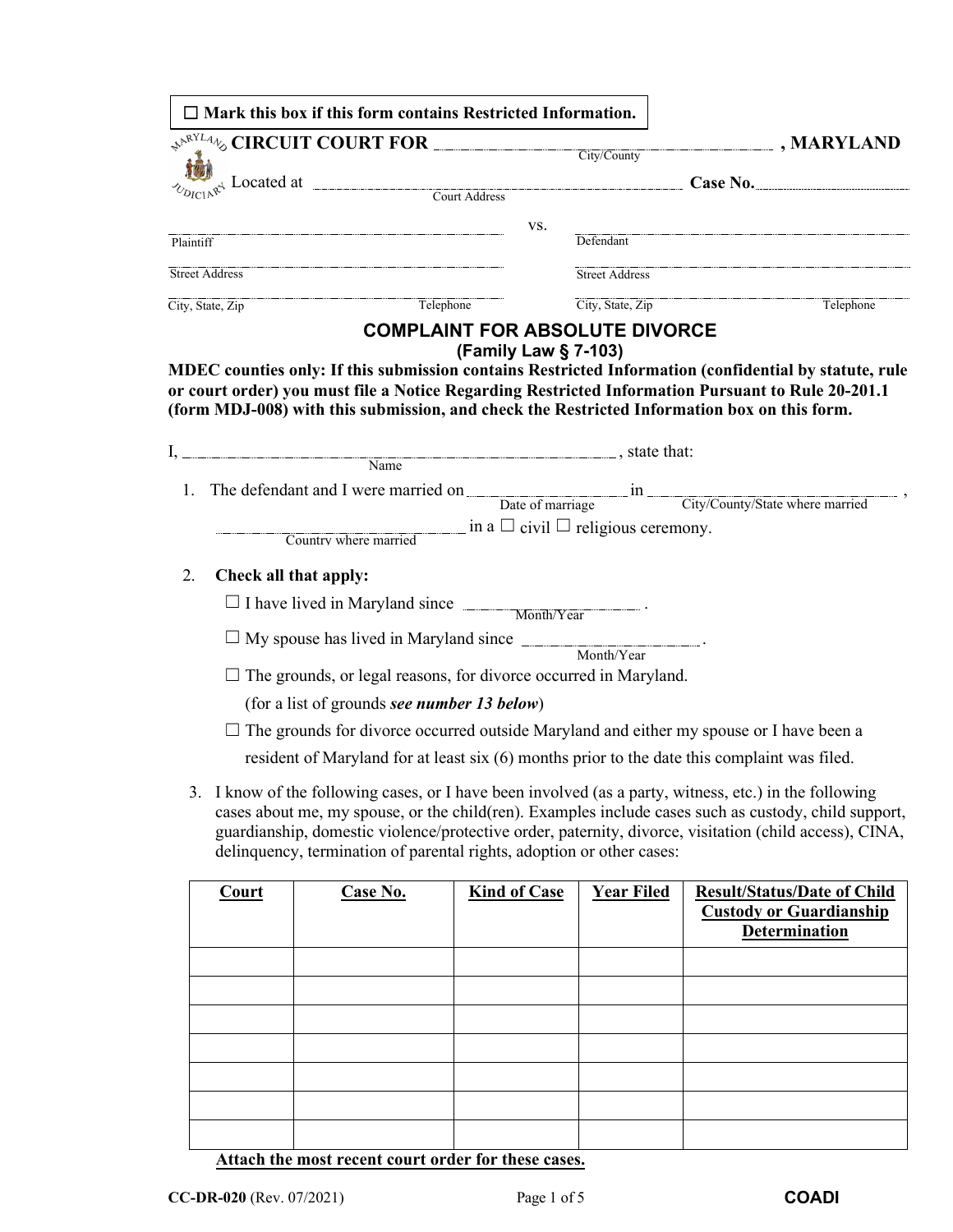## 4. **Child(ren)** *(check one):*

 $\Box$  We have no child(ren) together (*skip to number 10*).

 $\Box$  My spouse and I are parents of the following child(ren) together.

| Name | Age       | Name |                     |
|------|-----------|------|---------------------|
|      |           | Name |                     |
| Name | $\chi$ ee |      | $\alpha$ $\alpha$   |
|      |           |      | ------------------- |
| Name |           | Name |                     |

5. I know of the following people, who are not parties to this case, who have or claim to have rights to physical or legal custody, visitation (child access), or guardianship of the minor child(ren).

| Name                                         | <b>Current Address</b> |
|----------------------------------------------|------------------------|
| Name                                         | <b>Current Address</b> |
| Name                                         | <b>Current Address</b> |
| 6. The minor child(ren) currently live(s) at | with                   |
| Name                                         | Address                |

7. The minor child(ren) has/have lived in Maryland for at least six (6) months  $\Box$  yes  $\Box$  no. In the past five (5) years, the minor child(ren) have lived in the following places with the following persons:

| <b>Time Period</b> | <b>Address</b> | <b>Name(s) and Current Address of</b><br><b>Person(s) with whom Minor</b><br><b>Child(ren)</b> Lived |
|--------------------|----------------|------------------------------------------------------------------------------------------------------|
|                    |                |                                                                                                      |
|                    |                |                                                                                                      |
|                    |                |                                                                                                      |
|                    |                |                                                                                                      |
|                    |                |                                                                                                      |
|                    |                |                                                                                                      |
|                    |                |                                                                                                      |

8. It is in the best interest of the minor child(ren) that I have *(check one selection from each line):*

 $\Box$  joint  $\Box$  primary physical custody (parenting time) of

| Name(s) of child(ren)                                                 |  |  |
|-----------------------------------------------------------------------|--|--|
| $\Box$ joint $\Box$ sole legal custody (decision-making authority) of |  |  |
| Name(s) of child(ren)                                                 |  |  |
| $\Box$ visitation (child access or parenting time) with               |  |  |

Name(s) of child(ren)

.

.

.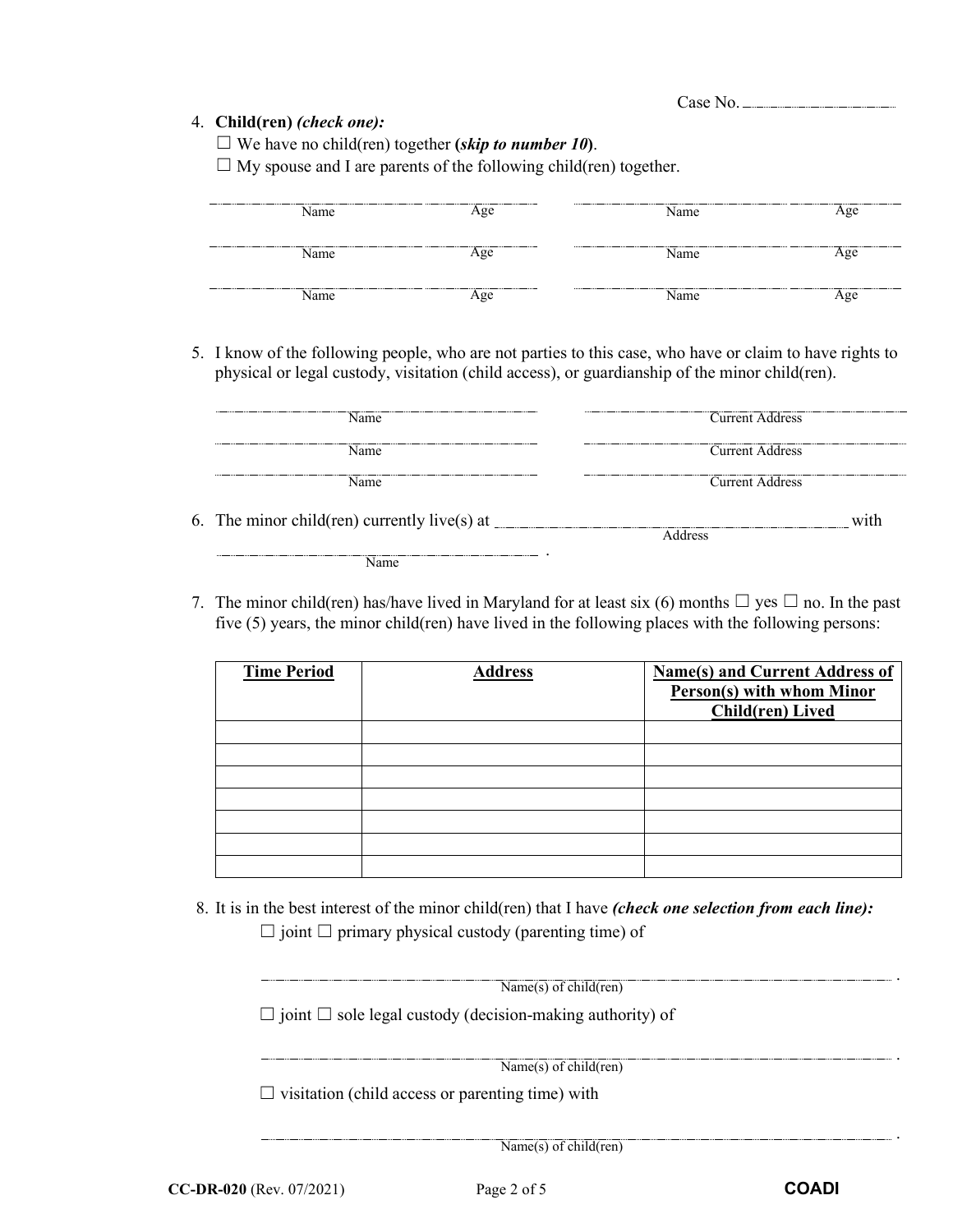My spouse and I (*check one*):

- $\Box$  have agreed on a parenting plan(s) that we believe is/are in the best interest of the minor child(ren). *Attach your signed parenting plan agreement.*
- $\Box$  have not agreed on a parenting plan(s). *See: Maryland Parenting Plan Instructions (Form CC-DRIN-109) and Maryland Parenting Plan Tool (Form CC-DR-109) or visit [mdcourts.gov/parentingplans.](https://mdcourts.gov/family/parentingplans)*

9. **Child Support** *(check one)***:**

 $\Box$  I am asking for child support and/or health insurance for the minor child(ren).

**If you and your spouse's combined gross monthly income (not take home pay) is \$15,000 or less, attach Financial Statement (Child Support Guidelines) (Form CC-DR-030); if the combined gross monthly income is more than \$15,000, attach Financial Statement (General) (Form CC-DR-031).**

 $\Box$  Child support has been established:

 $\Box$  in a separate court case, Case No.  $\Box$  in  $\Box$ . Attach a copy of the most recent order if available. County and State

 $\Box$  in the Office of Child Support, Case No.

 $\Box$  I am not asking for child support and/or health insurance for the minor child(ren) at this time because

10. **Alimony:**  $I \square$  am  $\square$  am not seeking alimony because

## **Attach a Financial Statement (General) (Form CC-DR-031) if you want alimony.**

11. **Marital Property:** (*You do not have to complete this section if you are not asking the court to make decisions about your property. However, if you do not complete this section, the court may be prevented from making decisions about certain property after a divorce has been granted.)*

My spouse and/or I have the following property that needs to be divided *(check all that apply)*:

| $\Box$ House                            | $\Box$ Furniture                         |
|-----------------------------------------|------------------------------------------|
| $\Box$ Pension(s)/Retirement account(s) | $\Box$ Bank account(s) and investment(s) |
| $\Box$ Motor vehicles                   | $\Box$ Business(es)                      |
| $\Box$ Other:                           |                                          |

 $\Box$  I am requesting to have use and possession of the home and/or to have use and possession of the family personal property for the benefit of the minor child(ren) for up to three (3) years after the divorce.

 $\Box$  My spouse and I have already reached an agreement about our marital property AND alimony. **Attach a copy of your signed written agreement.**

 $\Box$  My spouse and I have no marital property that needs to be decided by the court.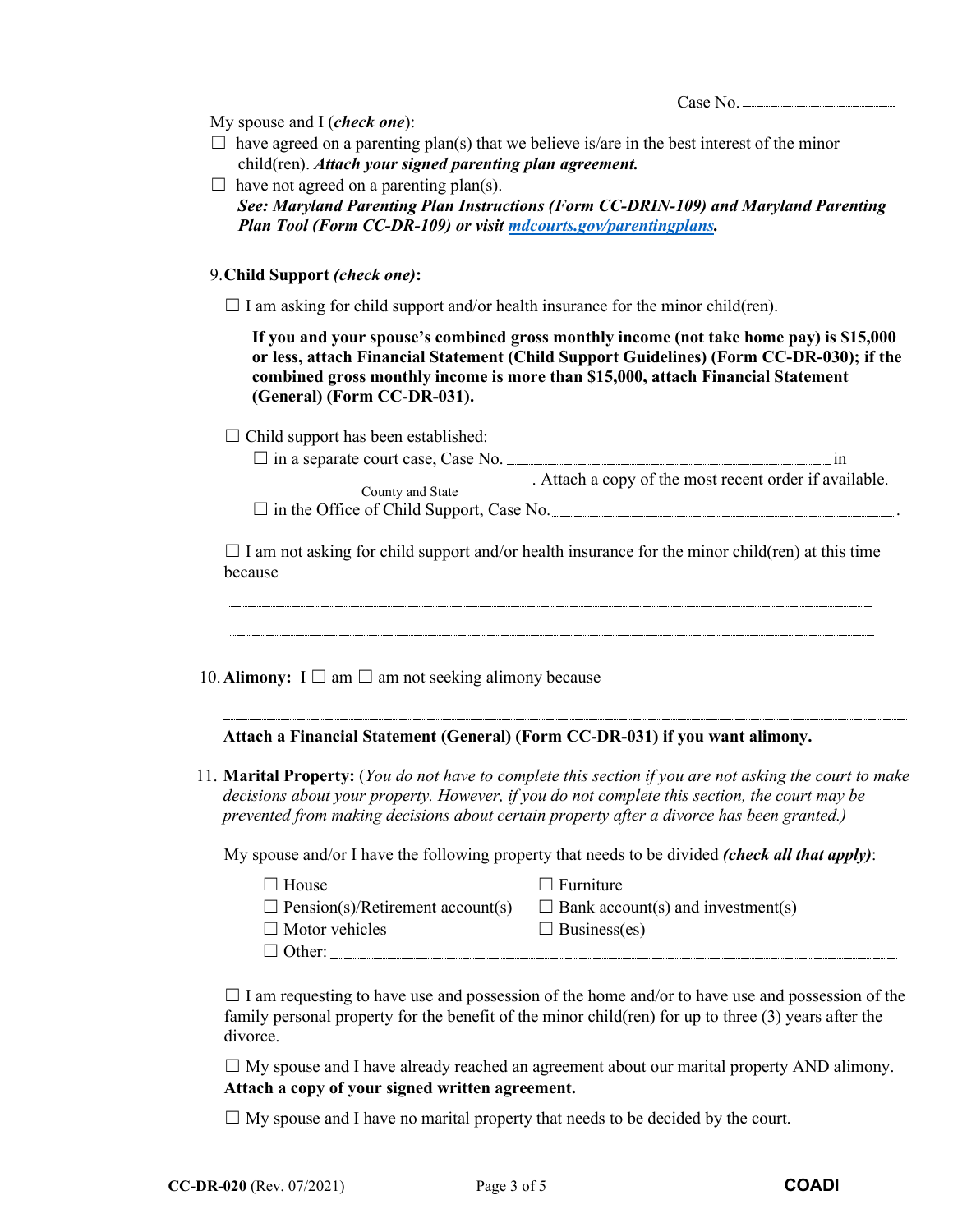12. I am requesting to be restored to my former name .

(If you do not request your former name at this time, you may do so later by filing a motion within 18 months after the judgment of absolute divorce was entered.) Full former name

13. My grounds (legal reasons) for absolute divorce are *(you may check more than one)***:**

 $\Box$  **Mutual Consent** – My spouse and I have signed a written settlement agreement that resolves issues relating to alimony, the distribution of property, and the care, custody, access, and support of minor or dependent child(ren). Neither of us has taken any action to set aside (ignore) the agreement.

**Attach a copy of your written and signed agreement (Form CC-DR-116, Marital Settlement Agreement). If your agreement provides for the payment of child support, you must attach a copy of the completed Child Support Guidelines Worksheet (Form CC-DR-034 for primary physical custody or CC-DR-035 for shared physical custody).**

□ 12-Month Separation – From on or about <u>entitled</u>, my spouse and I have lived apart in separate residences, without interruption or sexual intercourse for 12 months or more **before** the date of filing of this complaint. Month/Date/Year

 $\Box$  **Adultery** – My spouse committed adultery.

 $\Box$  **Actual Desertion** – On or about  $\frac{\text{Month/Date/Year}}{\text{Month/Date/Year}}$ , my spouse deliberately, without just cause or reason, abandoned and deserted me, with the intention of ending our marriage. This desertion has continued without interruption for 12 months or more **before** the date of filing of this complaint and there is no reasonable expectation we will reconcile (get back together).

□ **Constructive Desertion** – On or about <u>Month/Date/Year</u>, I left my spouse because their

persistent conduct or cruel and vicious treatment towards me made continuing our marriage impossible in order to preserve my health, safety, or self-respect. This conduct was the final and deliberate act of my spouse and our separation has continued without interruption for 12 months or more **before** the date of filing of this complaint, and there is no reasonable expectation we will reconcile (get back together).

□ **Criminal Conviction or a Felony or Misdemeanor** – On or about <u>Month/Date/Year</u>, my

spouse was sentenced to serve at least three (3) years or an indeterminate sentence in a penal institution and has served 12 or more months of the sentence **before** the date of filing of this complaint.

☐ **Cruelty/Excessively Vicious Conduct Against Me and/or my Minor Child(ren)** – My spouse's cruel and excessively vicious conduct toward me and/or my minor child(ren) has made continuing the marriage impossible, and there is no reasonable expectation that we will reconcile (get back together).

□ **Insanity** – On or about \_\_\_\_\_\_\_\_\_\_\_\_\_\_\_\_\_\_\_\_\_\_, my spouse was confined to a mental institution, Month/Date/Year

hospital, or other similar institution, and has been confined for at least three (3) years **before** the date this complaint was filed. Two (2) medical professionals competent in psychiatry will testify that the insanity is incurable and there is no hope of recovery. My spouse or I have lived in Maryland for at least two (2) years before the filing of this complaint.